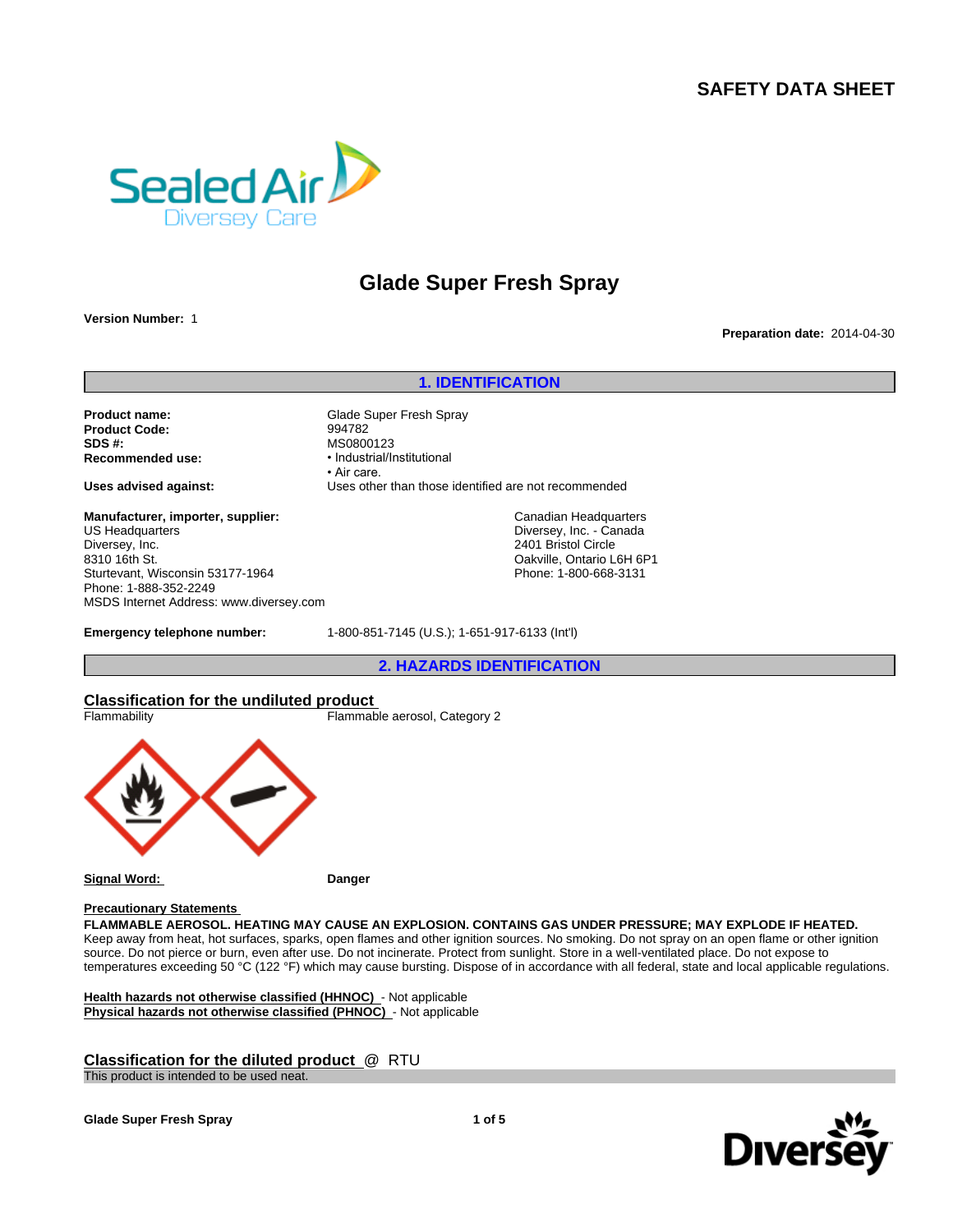#### **Precautionary Statements**

# **3. COMPOSITION/INFORMATION ON INGREDIENTS**

#### **Classified Ingredients**

| <b>Inarc</b><br>dient(: | <b>CAC #</b>                     | <i>Mojen</i><br>$\cdot$ $\cdot$<br>70 |
|-------------------------|----------------------------------|---------------------------------------|
| $l$ cobutono<br>butane  | $\overline{\phantom{a}}$<br>- 28 | nnn.<br>$\sim$<br>07∿∠<br>v           |
| Propane                 | 74<br>74-98-6                    | 10%                                   |

\*Exact percentages are being withheld as trade secret information

# **4. FIRST AID MEASURES**

#### **Undiluted Product:**

**Eyes:** Rinse with plenty of water. If irritation occurs and persists, get medical attention. **Skin:** Rinse with plenty of water. If irritation occurs and persists, get medical attention. **Inhalation:** No specific first aid measures are required. **Ingestion:** Rinse mouth with water.

**Most Important Symptoms/Effects:** No information available. **Immediate medical attention and special treatment needed** Not applicable. **Aggravated Medical Conditions:** Persons with pre-existing skin disorders may be more susceptible to irritating effects.

#### **Diluted Product:**

This product is intended to be used neat.

**Eyes:** See undiluted product information above. **Skin:** See undiluted product information above. **Inhalation:** See undiluted product information above. **Ingestion:** See undiluted product information above.

# **5. FIRE-FIGHTING MEASURES**

**Specific methods:** No special methods required<br> **Suitable extinguishing media:** Dry chemical, water spray, fo

**Suitable extinguishing media:** Dry chemical, water spray, foam, carbon dioxide. **Specific hazards:** Aerosol product - Containers may rocket or explode in heat of fire. NFPA 30B Level 1 Aerosol.

**Special protective equipment for firefighters:** As in any fire, wear self-contained breathing apparatus pressure-demand, MSHA/NIOSH (approved or equivalent) and full protective gear.

**Extinguishing media which must not be used for safety reasons:** No information available.

# **6. ACCIDENTAL RELEASE MEASURES**

**Environmental precautions and clean-up methods:**

**Personal precautions:** Put on appropriate personal protective equipment (see Section 8.). Eliminate all ignition sources. Absorb spill with inert material (e.g. dry sand or earth), then place in a chemical waste container. Use a water rinse for final clean-up.

# **7. HANDLING AND STORAGE**

**Handling:** Avoid contact with skin and eyes. CONTENTS UNDER PRESSURE. Do not puncture or incinerate. WARNING: Use only as directed. Intentional misuse by deliberately concentrating and inhaling the contents can be harmful or fatal. FOR COMMERCIAL AND INDUSTRIAL USE ONLY.

#### **Storage:**

Protect from freezing. Pressurized container: protect from sunlight and do not expose to temperatures exceeding 50 degrees C or 120 degrees F. Exposure to heat may cause bursting. Do not pierce or burn, even after use. KEEP OUT OF REACH OF CHILDREN. **Aerosol Level (if applicable) :** Level 1

# **8. EXPOSURE CONTROLS / PERSONAL PROTECTION**

**Exposure Guidelines:** .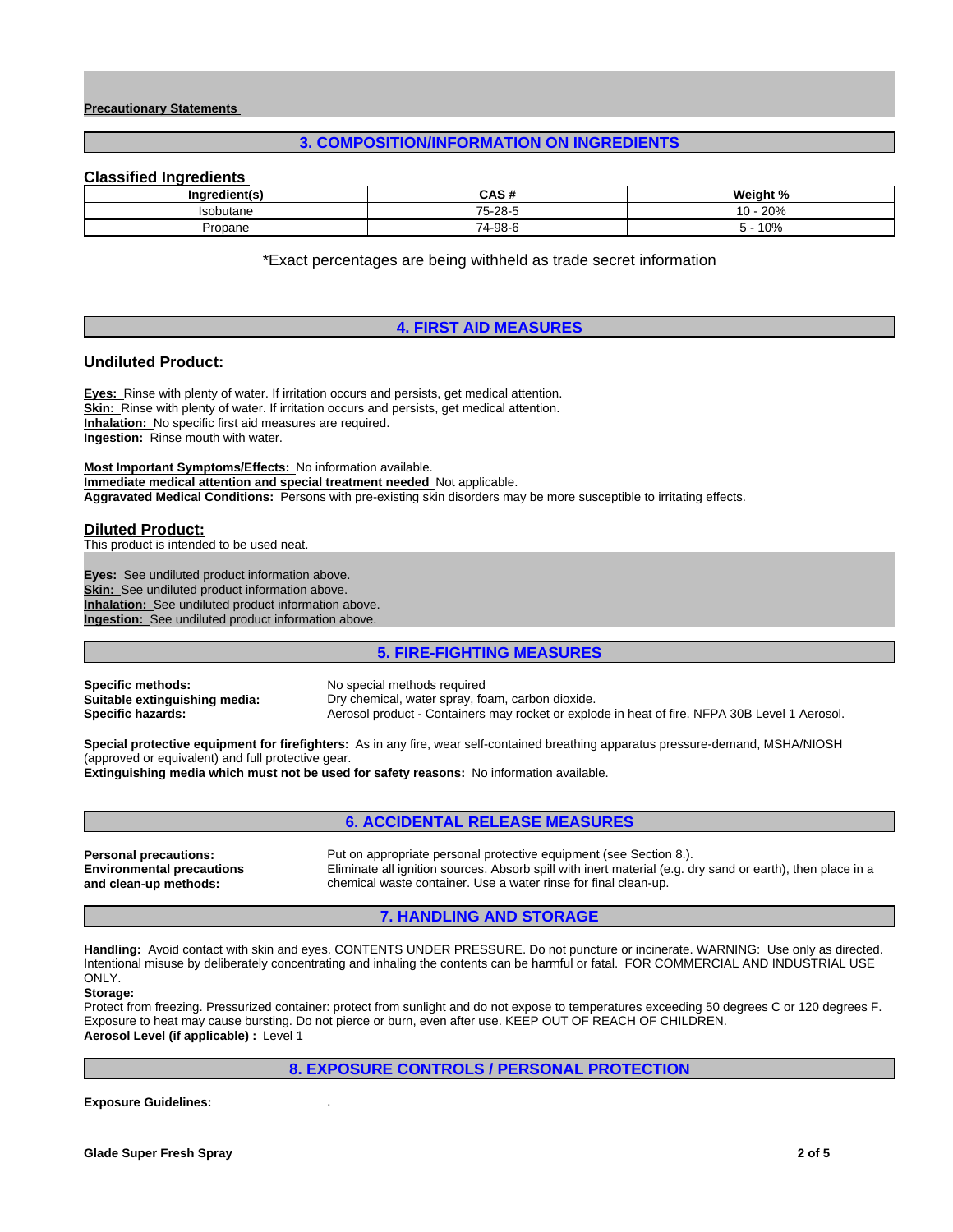| Ingredient(s) | CAS #   | <b>ACGIH</b>    | <b>OSHA</b>                                    |
|---------------|---------|-----------------|------------------------------------------------|
| sobutane      | 75-28-5 | 1000 ppm (STEL) |                                                |
| Propane       | 74-98-6 | 1000 ppm (TWA)  | 1000 ppm (TWA)<br>1800 mg/m <sup>3</sup> (TWA) |

#### **Undiluted Product:**

**Engineering measures to reduce exposure:**

No special ventilation requirements General room ventilation is adequate

| <b>Personal Protective Equipment</b> |                                                                        |
|--------------------------------------|------------------------------------------------------------------------|
| Eye protection:                      | No special requirements under normal use conditions.                   |
| Hand protection:                     | No special requirements under normal use conditions.                   |
| Skin and body protection:            | No special requirements under normal use conditions.                   |
| <b>Respiratory protection:</b>       | No special requirements under normal use conditions.                   |
| <b>Hygiene measures:</b>             | Handle in accordance with good industrial hygiene and safety practice. |

#### **Diluted Product:**

This product is intended to be used neat.

| <b>Personal Protective Equipment</b> |                                                                        |
|--------------------------------------|------------------------------------------------------------------------|
| Eye protection:                      | No special requirements under normal use conditions.                   |
| Hand protection:                     | No special requirements under normal use conditions.                   |
| Skin and body protection:            | No special requirements under normal use conditions.                   |
| <b>Respiratory protection:</b>       | No special requirements under normal use conditions.                   |
| <b>Hygiene measures:</b>             | Handle in accordance with good industrial hygiene and safety practice. |
|                                      |                                                                        |

# **9. PHYSICAL AND CHEMICAL PROPERTIES:**

**Explosion limits: - upper:** Not determined **- lower:** Not determined **Physical State:** Aerosol **Color:** *Colorisal State:* Aerosol **Color: Coloristic Evaporation Rate:** No information available **Color: Color: Color:** Fresh **Evaporation Rate: No information available Odor threshold:** No information available. **Boiling point/range: Not determined Melting point/range:** Not determined **Melting point/range:** Not determined **Autoignition temperature:** No information available **Solubility in other solvents:** No information available **Solubility in other solvents:** No information available **Relative Density (relative to water):** No information available **Density:** No information available **Density:** No information available **Density:** No information av **Density:** No information available.<br> **Bulk density:** No information available<br> **Bulk density:** No information available<br> **Vapor pressure:** No information available **Bulk density:** No information available **Vapor pressure:** No information available.<br> **Flash point:** 19 °F -7 °C **Partition coefficient (n-octanol/water):** N<br> **Dilution Flash Point:** 19 °F -7 °C **Viscosity:** No information **Elemental Phosphorus: 0.16 % by wt. pH:** No information available *Q* RTU *COC % by wt. at use dilution* 19.5 % \*<br>**Dilution pH:** Not applicable *Q* RTU *COC <b>Flammability* (Solid or Gas): Not applic **Metal Corrosion** Not determined

**Decomposition temperature:** Not determined **Solubility:** Completely Soluble **Fartition coefficient (n-octanol/water):** No information available<br>**19 °C** -7 °C -19 **Viscosity:** No information available **Viscosity:** No information available<br>**VOC:** 19.5 % \* **Flammability (Solid or Gas):** Not applicable

\* - Title 17, California Code of Regulations, Division 3, Chapter 1, Subchapter 8.5, Article 2, Consumer Products, Sections 94508

# **10. STABILITY AND REACTIVITY**

**Reactivity:** Not Applicable<br> **Stability:** Not Applicable<br> **Stability:** Not Applicable Stability: Hazardous decomposition products: **Materials to avoid:** None known.<br> **Conditions to avoid:** No information

The product is stable<br>None reasonably foreseeable. **Conditions to avoid:** No information available.

**11. TOXICOLOGICAL INFORMATION**

**Information on likely routes of exposure:**  Eye contact, Skin contact, Inhalation

**Delayed, immediate, or chronic effects and symptoms from short and long-term exposure** 

**Skin contact:** Unlikely to be irritant in normal use. **Eye contact:** May be mildly irritating to eyes. **Ingestion:** No information available. **Inhalation:** No information available. **Sensitization:** No known effects.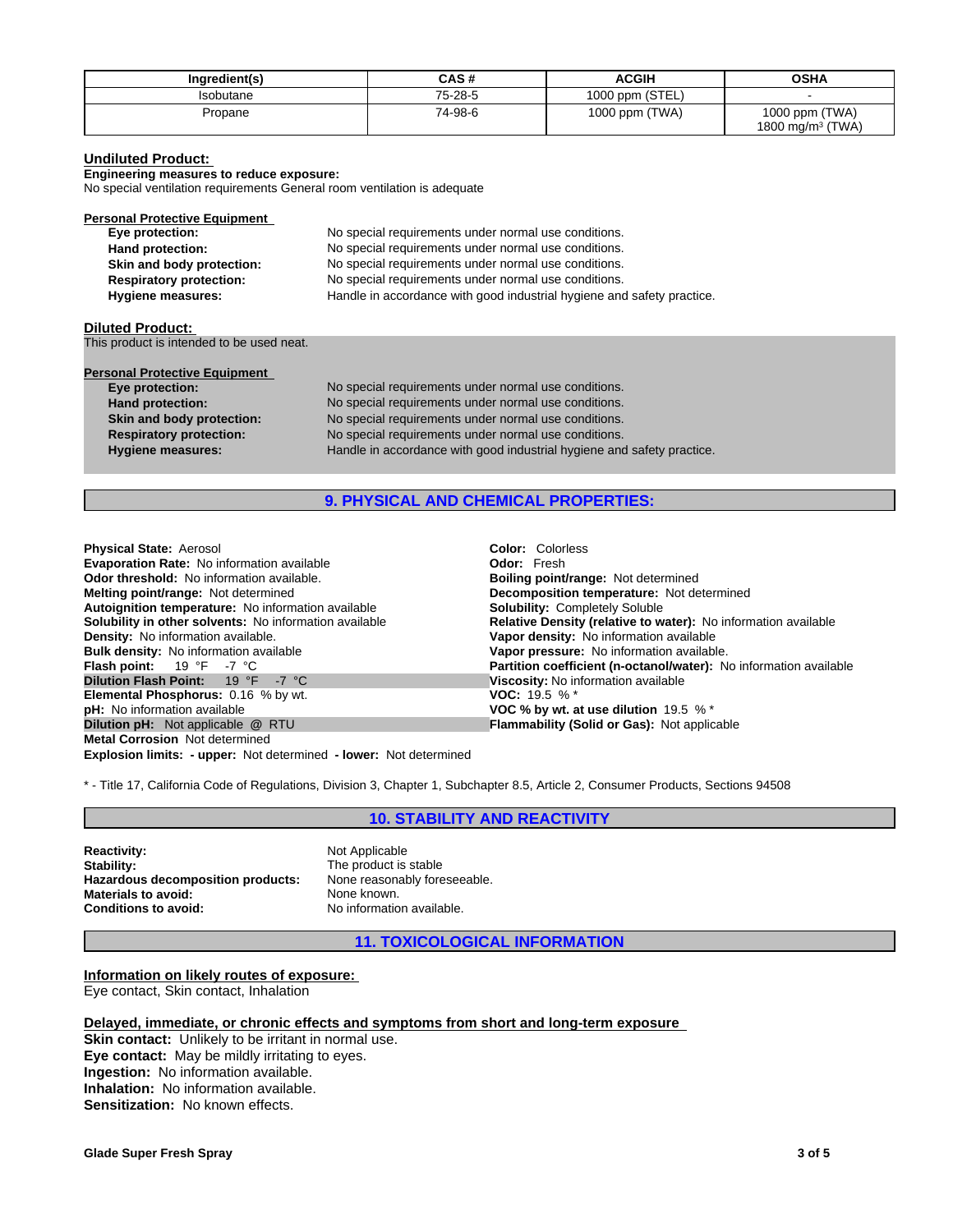# **Numerical measures of toxicity**

# **12. ECOLOGICAL INFORMATION**

**Ecotoxicity:** No information available.

**Persistence and Degradability:** No information available.

**Bioaccumulation:** No information available.

# **13. DISPOSAL CONSIDERATIONS**

Waste from residues / unused products: This product, as sold, if discarded or disposed, is a hazardous waste according to Federal regulations (40 CFR 261.4 (b)(4)). Dispose in compliance with all Federal, state, provincial, and local laws and regulations. **Contaminated Packaging:** Do not re-use empty containers. **RCRA Hazard Class (undiluted product):** D001 Ignitable Waste

# **14. TRANSPORT INFORMATION**

**DOT/TDG/IMDG:** Please refer to the Diversey HazMat Library, only available through Internet Explorer, http://naextranet.diversey.com/dot/, for up to date shipping information.

**DOT (Ground) Bill of Lading Description:** LTD. QTY.

**IMDG (Ocean) Bill of Lading Description:** UN1950, AEROSOLS, 2.1, LTD. QTY.

# **15. REGULATORY INFORMATION**

#### **International Inventories at CAS# Level**

All components of this product are listed on the following inventories: U.S.A. (TSCA), Canada (DSL/NDSL).

#### **U.S. Regulations**

**California Proposition 65:** This product is not subject to the reporting requirements under California's Proposition 65.

#### **RIGHT TO KNOW (RTK)**

| Ingredient(s) | <b>CAS#</b> | <b>MARTK:</b> | <b>NJRTK:</b> | <b>PARTK:</b> | <b>RIRTK:</b> |
|---------------|-------------|---------------|---------------|---------------|---------------|
| Water         | 7732-18-5   |               |               |               |               |
| Isobutane     | 75-28-5     |               |               |               |               |
| Propane       | 74-98-6     |               |               |               |               |

#### **CERCLA/ SARA**

| SARA 311/312 Hazard Categories     |   |  |
|------------------------------------|---|--|
| Immediate:                         | - |  |
| Delayed:                           |   |  |
| Fire:                              |   |  |
| <b>Reactivity:</b>                 | - |  |
| <b>Sudden Release of Pressure:</b> |   |  |
|                                    |   |  |

#### **Canada**

|                | r v c                    | <b>AIDD</b><br>''<br>. |
|----------------|--------------------------|------------------------|
| <b>Propane</b> | $\overline{ }$<br>റ<br>. |                        |

**16. OTHER INFORMATION**